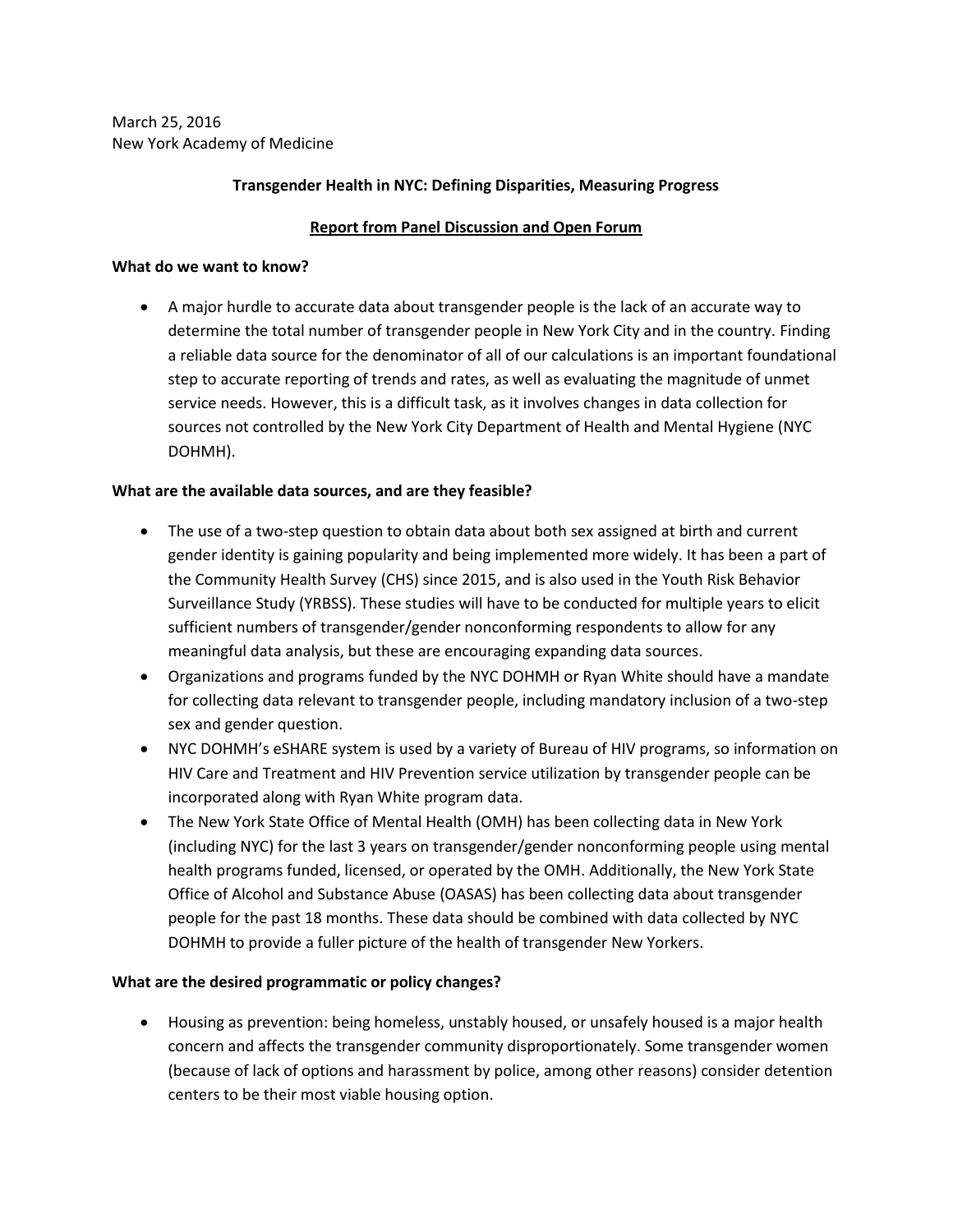- Accountability for program funding matched to services delivered.
- Are there ways to obtain a comprehensive picture of all services transgender New Yorkers are receiving? Is DOHMH working with Human Resources Administration (HRA) to address housing needs?
	- $\circ$  Since 2011, DOHMH has had the ability to merge Ryan White (RW) data with HIV/AIDS Services Administration (HASA) data and Housing Opportunities for Persons with AIDS (HOPWA) data, which is giving the start of a picture of housing service use from a more holistic perspective. Also, DOHMH recently received access to Medicaid data, so now has the ability to look at surveillance, Medicaid, RW, HASA, and HOPWA data. That analysis is a significant undertaking which hasn't been completed yet.
	- $\circ$  DOHMH's ability to depict a holistic, comprehensive picture of the service needs of the transgender community is limited by the incomplete or inaccurate identification of transgender individuals in the surveillance registry, and is also limited to HIV-diagnosed transgender people.
- Young Women's Initiative: Push to identify gaps in services for young women age 12-24, with a focus on women of color. The initial recommendations are currently under consideration by City Hall, and then implementation of policy recommendations will come. Ten million dollars have been earmarked for the YWI, and some of that will be devoted to trans women.
- Professional development: Mount Sinai has a program to foster professional development for underrepresented minority faculty and trainees, including transgender people. DOHMH has opened up some opportunities to transgender individuals (modifying educational requirements, increased focus on mentoring), and will explore the potential to continue to expand those opportunities.
- **INCLUSION**
	- $\circ$  Transmasculine people are frequently left out of efforts to improve health, including being disqualified for Ryan White Part A (RWPA)-funded programs for MSM.
	- $\circ$  In efforts to engage the transgender community, transgender community members and leaders should be brought in early, and should be considered in the financial picture of those efforts. Bringing in community leaders without compensating them for their efforts, expertise, and connection to the transgender community makes some community leaders and activists feel marginalized and like an afterthought in a process where their efforts and expertise are central to success.
	- o The effort to engage transgender people should be more dynamic. Non-transgenderfocused organizations should be reaching out to transgender-focused organizations to see how they can contribute to the efforts of the transgender-focused organizations, not just asking for contributions from the transgender-focused organizations.
	- o Meetings should include people who aren't aligned with agencies/organizations:
		- Access to open events would be more egalitarian if invitations were conveyed both through email and by posting flyers at places accessed by people of trans experience.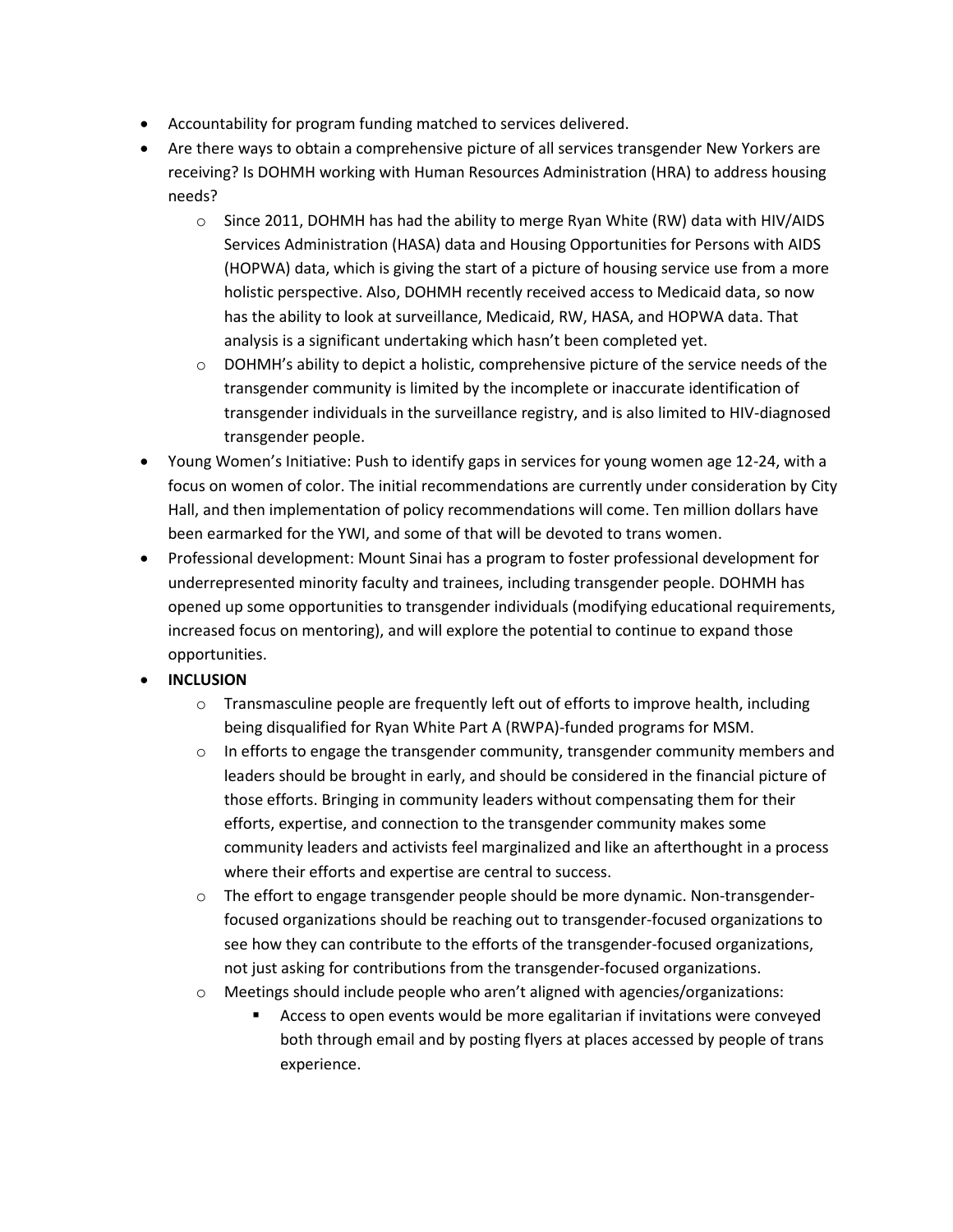- The RSVP options should include a phone number to accommodate people who don't have regular access to the internet.
- More involvement in the community would help build those relationships.
- **The process of planning where to outreach should involve trans people from the** beginning.
- $\circ$  Agencies/organizations bring cisgender people in to do trainings about transgender people, an approach which fails to include the experiences of transgender people, who could bring their own personal perspective to the training, instead of a solely academic perspective. Agencies/organizations should instead invite and remunerate transgender people to conduct and participate in these trainings whenever possible.
- $\circ$  Activists and front-line staff are important allies in finding transgender people and linking them to care and services

# **Identified gaps:**

- Housing advocacy/housing needs of transgender people need to be addressed proactively.
- Employment/mentorship programs geared toward and tailored for transgender people.
- Education: Is there support for transgender students or the formation of a transgender alliance from the Department of Education? How is the DOE going to support trans students, and how are they going to fund those efforts?
- Where should transgender youth go when they age out of the youth shelter system? What resources are available to vulnerable transgender young adults?
- Transgender health has to be considered more broadly than just HIV prevention and care. Focus on the strength and resiliency of the transgender community, not only on death and disparity.
- Medical providers focus a lot on helping transgender people look feminine or masculine, but neglect the whole person.
- Mental health: Trans people need mental health support and care before, during, and after transition.
- Spiritual health, reproductive health, addiction services, harm reduction, violence and racism are public health issues and need to be integrated within comprehensive care and services for trans people.
- Medical schools: what efforts are under way to train medical students?
	- $\circ$  CK Life has been training medical students at Bronx Lebanon, and is planning to incorporate other medical professionals to ensure that everyone is appropriately trained.
	- o The Association of American Medical Colleges (AAMC) published guidelines on what constitutes good medical education on LGBT health. [\[http://offers.aamc.org/lgbt-dsd](http://offers.aamc.org/lgbt-dsd-health)[health\]](http://offers.aamc.org/lgbt-dsd-health) Medical schools are now responsible for implementing those changes and integrating information into the curriculum. The guidelines focus on social determinants and not just on the details of medical transition.
	- $\circ$  Faculty development to be able to teach these topics is a big, ongoing project.